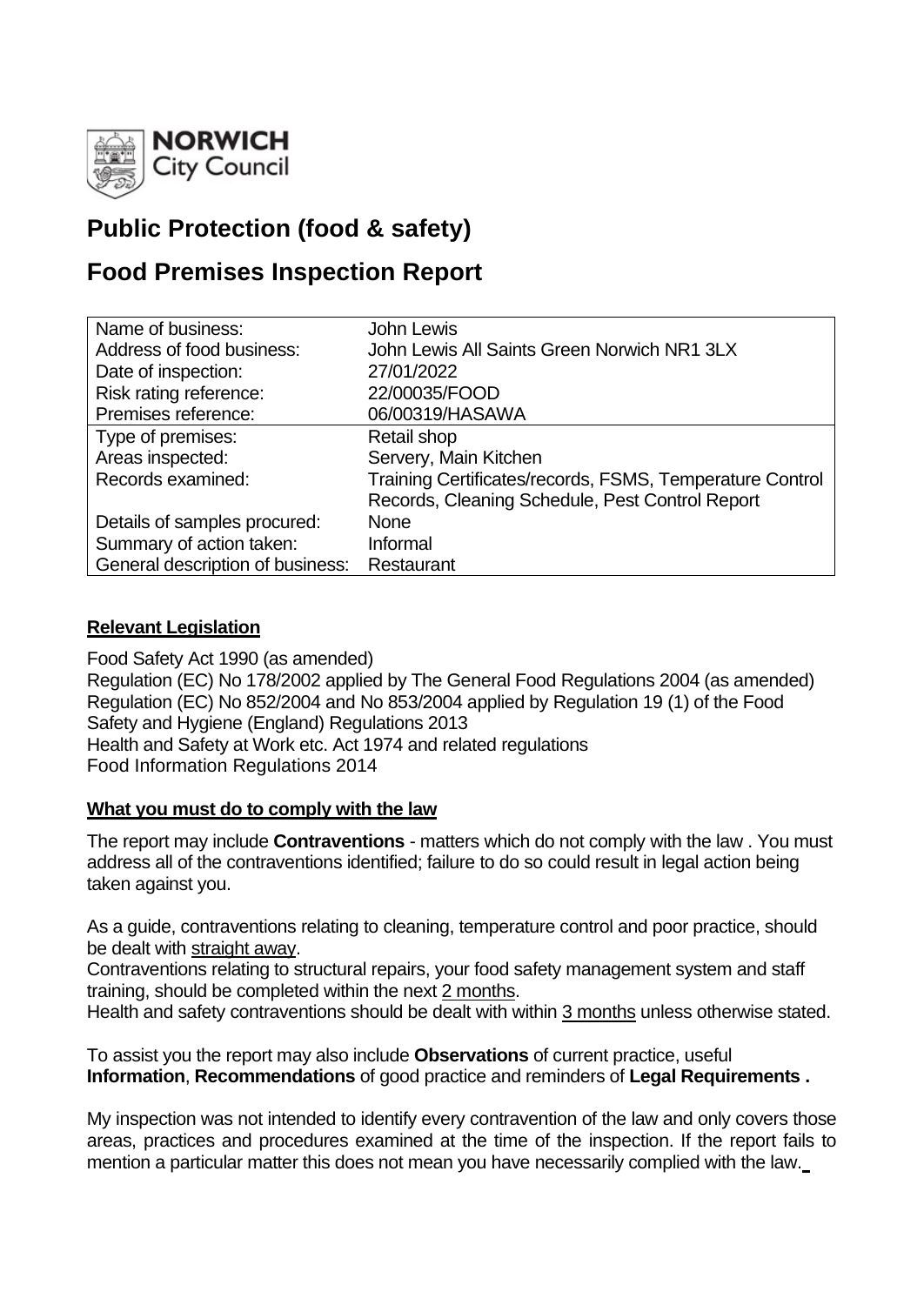# **FOOD SAFETY**

#### **How we calculate your Food Hygiene Rating:**

The food safety section has been divided into the three areas which you are scored against for the hygiene rating: 1. food hygiene and safety procedures, 2. structural requirements and 3. confidence in management/control procedures. Each section begins with a summary of what was observed and the score you have been given. Details of how these scores combine to produce your overall food hygiene rating are shown in the table.

| <b>Compliance Area</b>                     |          |    |           | <b>You Score</b> |                |    |           |    |                |
|--------------------------------------------|----------|----|-----------|------------------|----------------|----|-----------|----|----------------|
| Food Hygiene and Safety                    |          |    |           | 0                | 5.             | 10 | 15        | 20 | 25             |
| <b>Structure and Cleaning</b>              |          |    | $\Omega$  | 5                | 10             | 15 | 20        | 25 |                |
| Confidence in management & control systems |          |    | $\bf{0}$  | 5.               | 10             | 15 | 20        | 30 |                |
|                                            |          |    |           |                  |                |    |           |    |                |
| <b>Your Total score</b>                    | $0 - 15$ | 20 | $25 - 30$ |                  | $35 - 40$      |    | $45 - 50$ |    | > 50           |
| <b>Your Worst score</b>                    | 5        | 10 | 10        |                  | 15             |    | 20        |    | $\sim$         |
|                                            |          |    |           |                  |                |    |           |    |                |
| <b>Your Rating is</b>                      | 5        | 4  | 3         |                  | $\overline{2}$ |    |           |    | $\overline{0}$ |

Your Food Hygiene Rating is 5 - a very good standard

000005

## **1. Food Hygiene and Safety**

Food Hygiene standards are excellent. You demonstrated full compliance with legal requirements. You have safe food handling practices and procedures and all the necessary control measures to prevent cross-contamination are in place. **(Score 0)**

#### Contamination risks

**Observation** I was pleased to see you were able to demonstrate effective controls to prevent cross-contamination.

#### Personal Hygiene

**Observation** I was pleased to see that standards of personal hygiene were high.

## Temperature Control

**Observation** I was pleased to see you were able to limit bacterial growth and/or survival by applying appropriate temperature controls at points critical to food safety and that you were monitoring temperatures.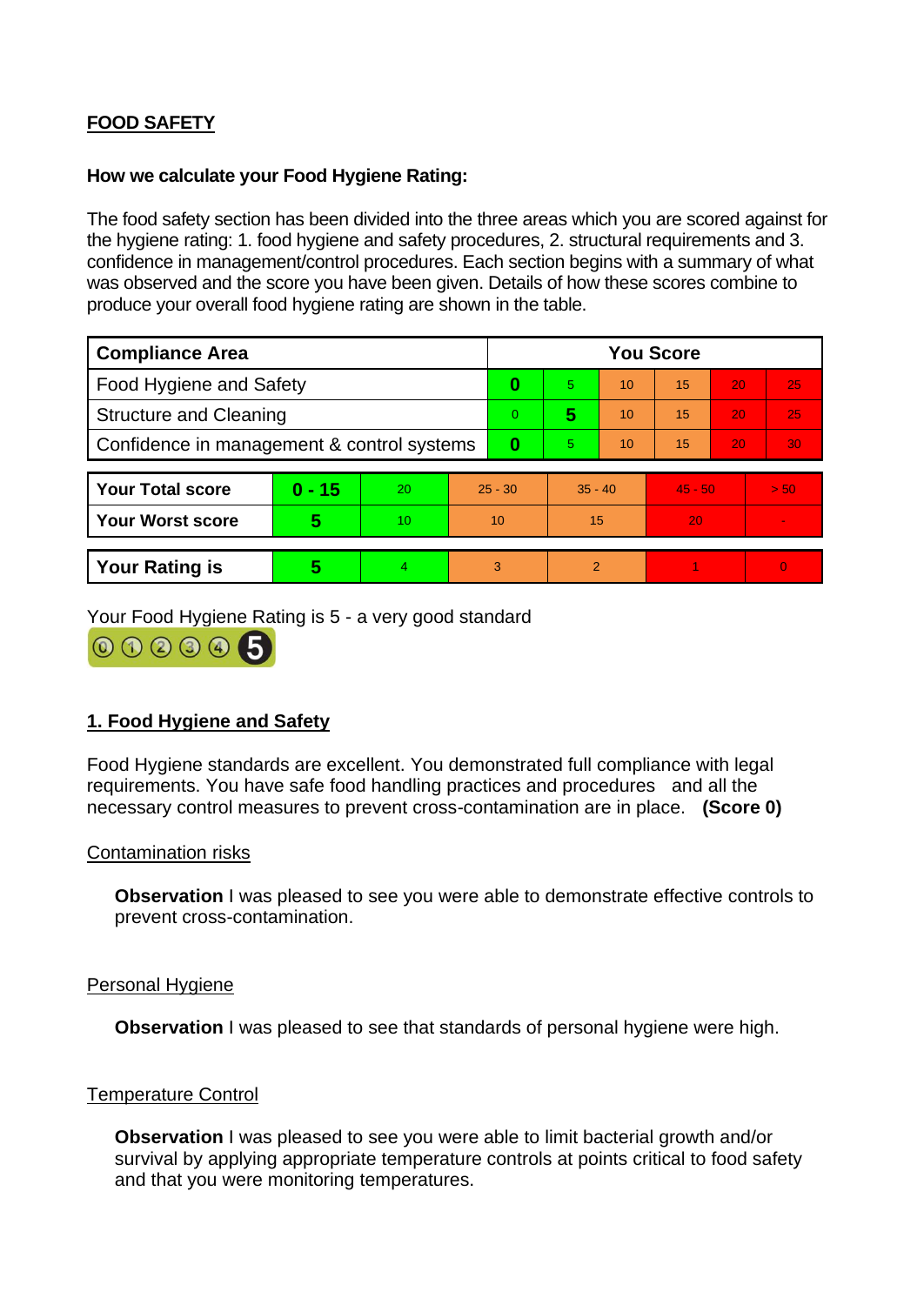# **2. Structure and Cleaning**

The structure facilities and standard of cleaning and maintenance are all of a good standard and only minor repairs and/or improvements are required. Pest control and waste disposal provisions are adequate. The minor contraventions require your attention. **(Score 5)**

## Cleaning of Structure

**Observation** The kitchen had been well maintained and the standard of cleaning was exceptionally high.

## Cleaning of Equipment and Food Contact Surfaces

**Contravention** The following items are dirty and must be cleaned:

- remove protective film from interior doors to raw meat fridge to aid easy cleaning
- pedal to bin next to wash hand basin
- interior bottom to fridge

## **Maintenance**

**Contravention** The following had not been suitably maintained and must be repaired or replaced:

• holes to flooring

## Pest Control

**Observation** I was pleased to see that the premises was proofed against the entry of pests and that pest control procedures were in place.

**Observation** You have a pest control contract in place and there is no evidence of pest activity on the premises.

## **3. Confidence in Management**

A food safety management system is in place and you comply fully with the law. Hazards to food are understood properly controlled managed and reviewed. Your records are appropriate and being maintained. All your staff are suitably supervised and trained. You have a very good track record. **(Score 0)**

## Type of Food Safety Management System Required

**Observation** Your SFBB/food safety management system was in place and working well. I was confident you had effective control over hazards to food.